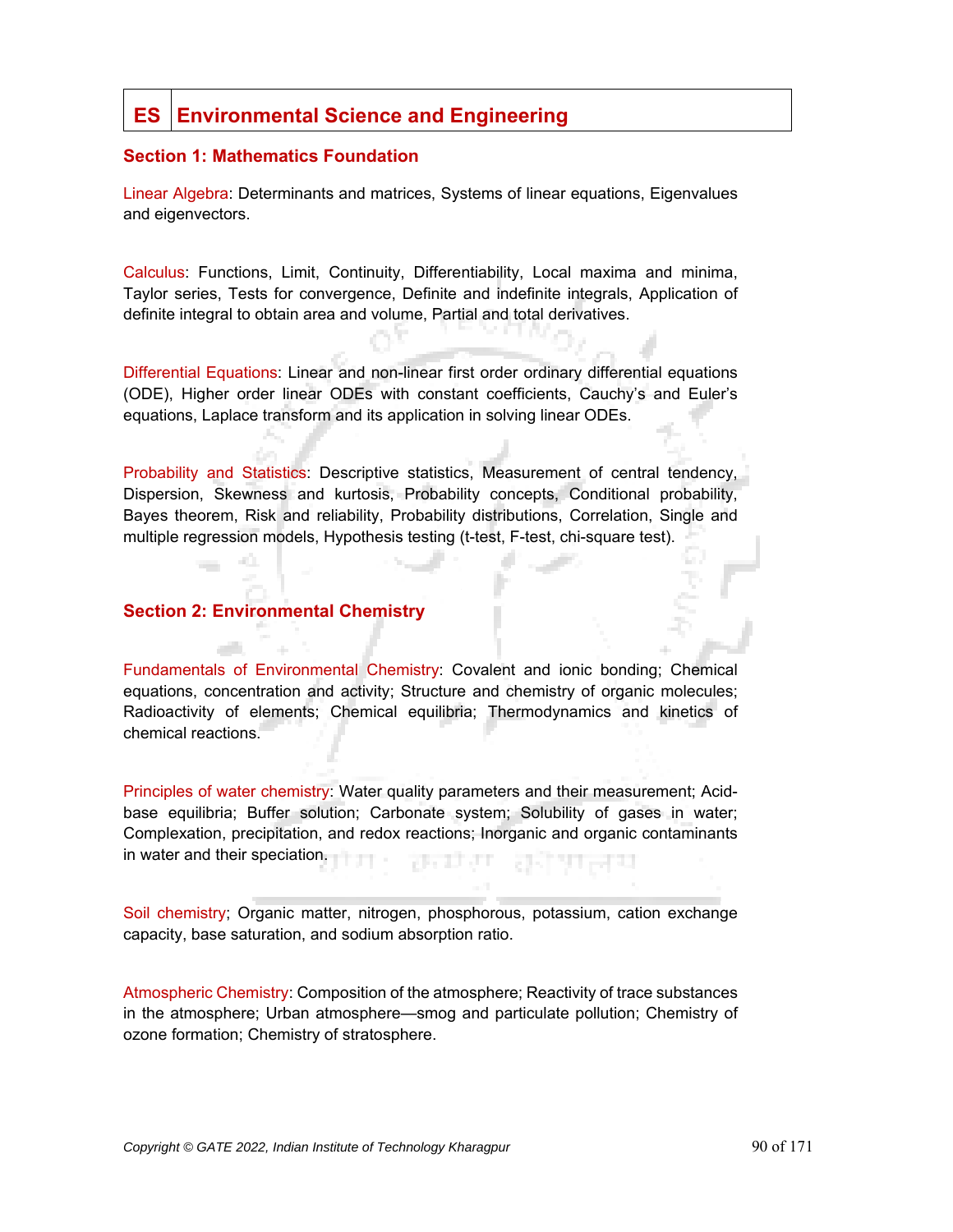# **Section 3: Environmental Microbiology**

Prokaryotic and eukaryotic microorganisms; Characteristics of diverse groups of microorganisms; Classification of microorganisms; Microbial diversity; Plant-microbe and soil-microbe interactions; Role of microorganisms in wastewater treatment, bioremediation and biogeochemical cycling.

Cell chemistry and cell biology: Structure of proteins, nucleic acid (DNA & RNA), lipids and polysaccharides; Bonds in biomolecules; Stereoisomerism in biomolecules; Structure of cell; Structure and function of cytoplasmic membrane, cell wall, outer membrane, glycocalyx, chromosomes, endospores, storage products, mitochondria and chloroplasts.

Microbial metabolism: Anabolism and catabolism; Phosphorylation; Glycolysis; TCA cycle; Electron transport chain; Fermentation; Anaerobic respiration; Energy balances; Enzymes and Enzyme kinetics.

Growth and control of microorganisms: Bacterial nutrition and growth; Specific growth rate and doubling time; Monod's model; Types of culture media; Batch and continuous culture; Effects of environmental factors on growth; Control of microbes using physical and chemical methods.

Microbiology and health: Pathogens and modes of transmission; Indicator organisms; Quantification of coliforms using MPN and membrane filtration techniques.

## **Section 4: Water Resources and Environmental Hydraulics**

Global Water Resources: Structure, properties and distribution of water; Water quality; Threats to water resources; Water conservation.

Surface Water Resources: Hydrological cycle and water balance - precipitation, infiltration, evapotranspiration, runoff; Flow hydrographs; Unit hydrographs; Stage-discharge relationship; Reservoir capacity; Reservoir and channel routing; Surface run-off models; Surface water management; Rain water harvesting and storage.

Groundwater Resources: Geologic formations as aquifers; Vadose and saturated zones; Confined and unconfined aquifers and their parameters - porosity, permeability, transmissivity and storage coefficient; Darcy's law and applications; Steady state well hydraulics.

Environmental Hydraulics: Concepts of mechanics; Properties of fluids; Pressure measurement; Hydrostatic force on surfaces; Buoyancy and flotation; Laminar and turbulent flow; Flow through pipes; Pipe networks; Boundary layer theory; Forces on immersed bodies; Flow measurement in channels and pipes; Kinematics of flow; Continuity, momentum and energy equations; Channel hydraulics - specific energy, critical flow, hydraulic jump, rapid and gradually varied flow; Design of lined and unlined channels.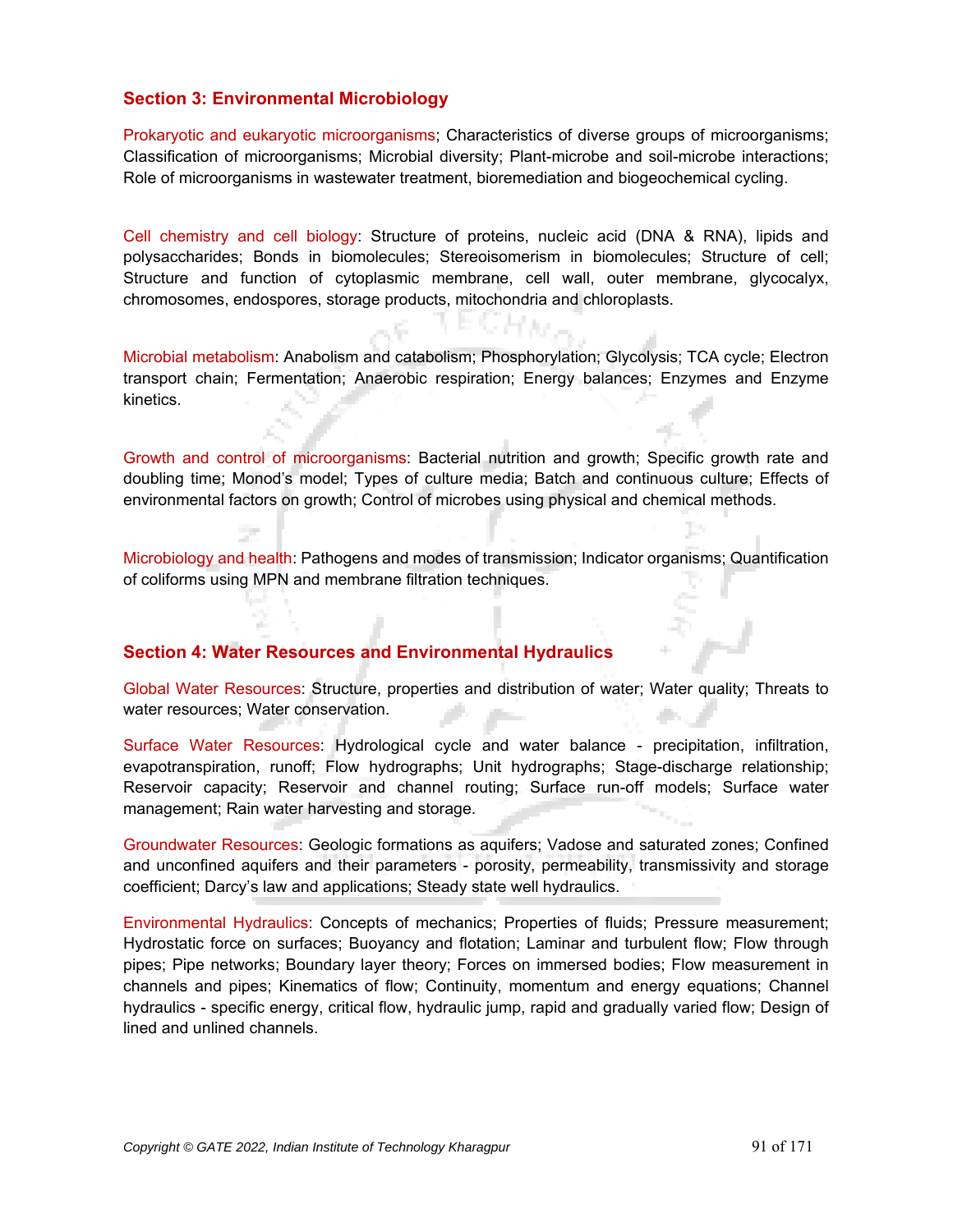# **Section 5: Water & Wastewater Treatment and Management**

Water and wastewater quality parameters; Eutrophication and thermal stratification in lakes; River pollution - Oxygen sag curve.

Water treatment methods - screening, sedimentation with and without coagulation, filtration, desalination, disinfection; Water distribution and storage

Point and non-point sources of wastewater; Population forecasting methods; Design of sewer and storm water sewers; Sewer appurtenances; Preliminary, primary, secondary and tertiary sewage treatment; Sludge generation, processing and disposal methods; Sewage farming.

Sources and characteristics of industrial effluents; Concept of Common Effluent Treatment Plants (CETP); Wastewater recycling and zero liquid discharge.

Kinetics and reactor design: Mass and energy balance, Order and rate of reactions, Batch reactors, Completely mixed flow reactors, Plug flow reactors.

## **Section 6: Air and Noise Pollution**

Structure of the atmosphere; Natural and anthropogenic sources of pollution; Atmospheric sources, sinks, transport; Indoor air pollution; Effects on health and environment; Air pollution: gases and particulate matter; Air quality standards; Primary and secondary pollutants; Criteria pollutants, ambient and source standards, air quality indices, visibility.

Particulate pollutants: measurement and control methods; Control of particulate air pollutants using gravitational settling chambers, cyclone separators, wet collectors, fabric filters (Bag-house filter), electrostatic precipitators (ESP).

Gaseous Pollutants: Measurement and control methods; Control of gaseous contaminants: absorption, adsorption, condensation and combustion; Control of sulphur oxides, nitrogen oxides, carbon monoxide, and hydrocarbons; Vapour-liquid and vapour-solid equilibria; Diffusion, Fick's law and interfacial mass transfer.

Automotive emission controls, fuel quality, diesel particulate filters, catalytic convertors.

Air quality management: Point, line and area sources; Inventory; Influence of meteorology - wind rose diagrams, stability, mixing height, topography, dispersion modelling, monitoring.

Noise pollution: Sources; Health effects; Standards; Measurement and control methods.

## **Section 7: Solid and Hazardous Waste Management**

Integrated solid waste management; Waste hierarchy; Rules and regulations for solid waste management in India.

Municipal solid waste management: Sources, generation, characteristics, collection and transportation, waste processing and disposal (including reuse options, biological methods, energy recovery processes and landfilling).